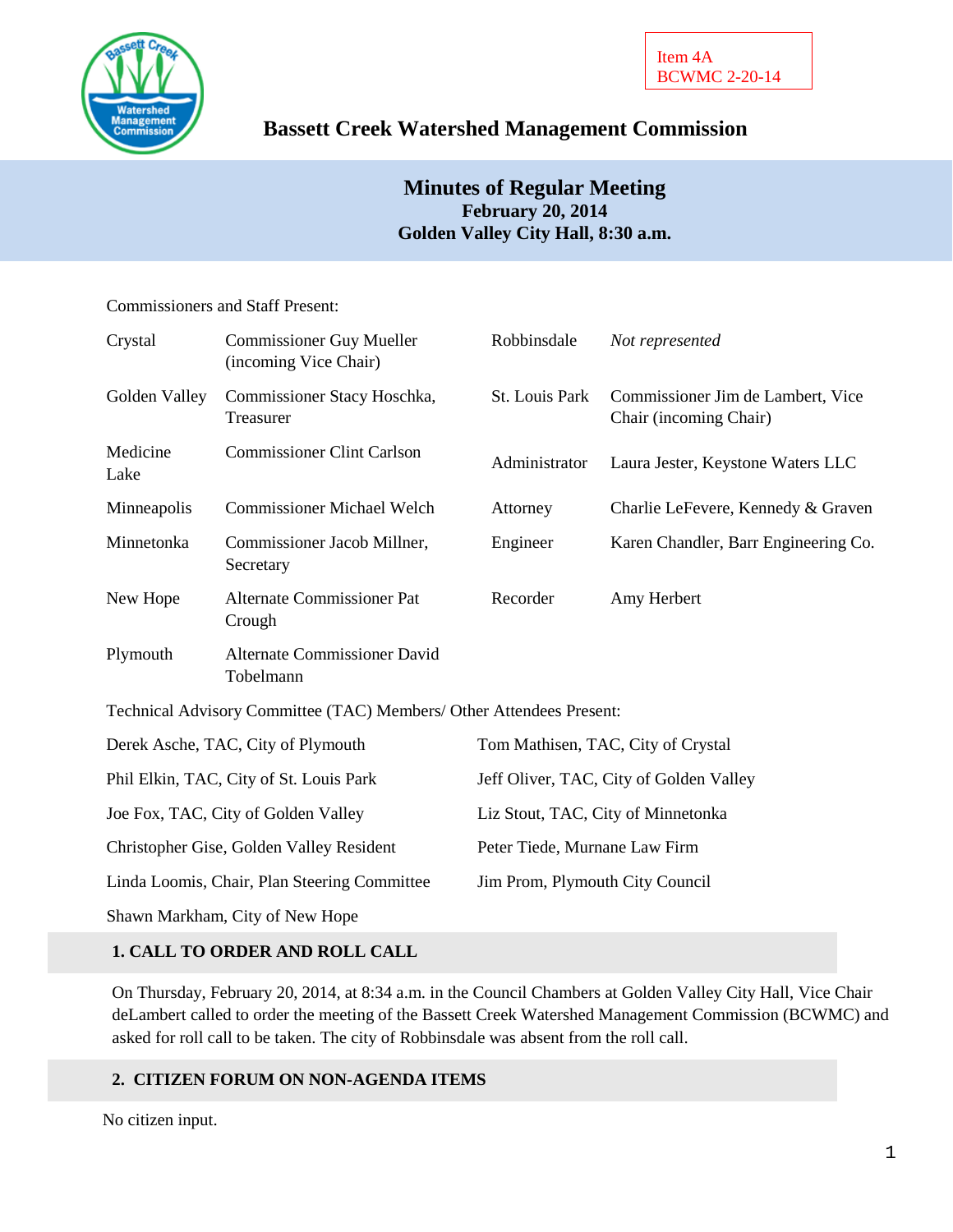# **3. AGENDA**

Commissioner Welch moved to approve the agenda. Commissioner Mueller seconded the motion. Upon a vote, the motion carried 8-0 [City of Robbinsdale absent from vote].

### **4. CONSENT AGENDA**

Commissioner Welch requested the removal of 4I –Approval to Set TAC Meeting and Agenda for 3/6/14. Chair de Lambert said that the item could be addressed as part of 7A . Alternate Commissioner Crough moved to approve the Consent Agenda as amended. Commissioner Mueller seconded the motion. Upon a vote, the motion carried 8-0 [City of Robbinsdale absent from vote].

[The following items were approved as part of the Consent Agenda: the January 16, 2014, BCWMC meeting minutes, the fiscal year-end report through January 31, 2014, the monthly financial report, payment of the invoices, Resolution 14-03 designating depositories for Bassett Creek Watershed Management Commission funds, Approval to designate *Finance & Commerce* as the official news publication of the BCWMC, Approval of Agreement with the Shingle Creek Watershed Management Commission for Participation with West Metro Watershed Alliance (WMWA), Approval of Golden Valley Golf Course and Country Club Pedestrian Bridge Replacement, and Approval of Golden Valley 2014 Pavement Management Plan ]

The general and construction account balances reported in the Financial Report prepared for the February 20, 2014, meeting are as follows:

| <b>Checking Account Balance</b>                  | \$389,456.00       |
|--------------------------------------------------|--------------------|
| TOTAL GENERAL FUND BALANCE                       | \$389,456.00       |
| TOTAL CASH & INVESTMENTS ON-<br>HAND $(1/31/14)$ | \$2,635,630.28     |
| CIP Projects Levied – Budget Remaining           | $(\$2,885,936.73)$ |
| <b>Closed Projects Remaining Balance</b>         | $(\$250,306.45)$   |
| 2013 Anticipated Tax Levy Revenue                | \$9,662.09         |
| 2014 Anticipated Tax Levy Revenue                | \$895,000.00       |
| <b>Anticipated Closed Project Balance</b>        | \$654,355.64       |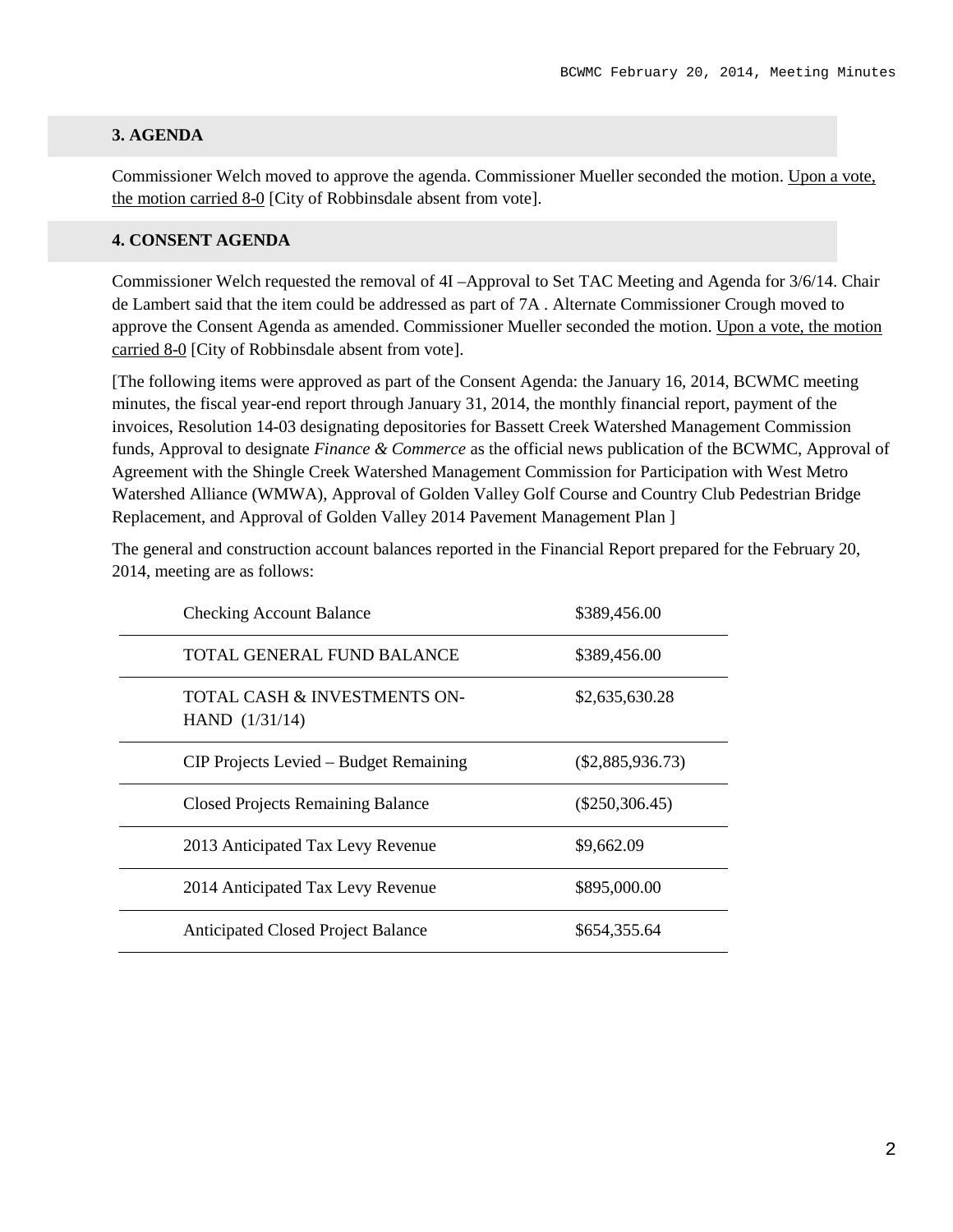### **5. ORGANIZATIONAL MEETING**

There was a short discussion on the procedure of the organizational meeting.

### **A. Appoint BCWMC Officers**

- **i. Chair:** Commissioner Welch nominated Commissioner Jim de Lambert to the position of Chair. Vice Chair de Lambert called for additional nominations. Upon hearing none, Vice Chair de Lambert closed nominations. Commissioner Welch moved to approve the appointment of Jim de Lambert to the position of BCWMC Chair. Commissioner Hoschka seconded the motion. Upon a vote, the motion carried 8-0 [City of Robbinsdale absent from vote].
- **ii. Vice Chair:** Commissioner Hoschka nominated Commissioner Ginny Black to the position of Vice Chair. Commissioner Welch nominated Commissioner Guy Mueller. There was discussion of the duties of the Vice Chair. Upon hearing no additional nominations, Commissioner Welch moved to close nominations. Alternate Commissioner Crough seconded the motion. Upon a vote, the motion carried 8-0 [City of Robbinsdale absent from vote]. Chair de Lambert called for a vote to appoint the Vice Chair. Upon a vote, Commissioner Black received 3 votes in favor and Commissioner Mueller received 4 votes in favor [Commissioner Mueller abstained from the vote; City of Robbinsdale was absent from the vote]. Commissioner Mueller was appointed Vice Chair.

Various Commissioners commended former Chair Ginny Black for her time and dedication to the position of Chair for the past several years.

- **iii. Treasurer:** Commissioner Welch nominated Commissioner Hoschka for BCWMC Treasurer. Upon hearing no additional nominations, Commissioner Welch moved to close nominations. Alternate Commissioner Tobelmann seconded the motion. Upon a vote, the motion carried 8-0 [City of Robbinsdale absent from vote]. Commissioner Welch moved to approve the appointment of Commissioner Hoschka to the position of Treasurer. Alternate Commissioner Crough seconded the motion. Upon a vote, the motion carried 8-0 [City of Robbinsdale absent from vote].
- **iv. Secretary:** Commissioner Welch nominated Jacob Millner for BCWMC Secretary. Upon hearing no additional nominations, Commissioner Welch moved to close nominations. Alternate Commissioner Crough seconded the motion. Upon a vote, the motion carried 8-0 [City of Robbinsdale absent from vote]. Commissioner Welch moved to approve the appointment of Commissioner Millner to the position of BCWMC Secretary. Vice Chair Mueller seconded the motion. Upon a vote, the motion carried 8-0 [City of Robbinsdale absent from vote].

#### **B. Appoint Committee Members**

- **i. Administrative Committee Members:** The Commission appointed Guy Mueller, Ginny Black, Wayne Sicora, Jim de Lambert, Jacob Millner, Pat Crough, and Dave Tobelmann to the Administrative Committee.
- **ii. Budget Committee:** The Commission appointed Jim de Lambert, Guy Mueller, Stacy Hoschka, Jacob Millner, Clint Carlson, and Ginny Black to the Budget Committee.
- **iii. Education Committee:** The Commission maintained the current membership comprising Dave Tobelmann, Stacy Hoschka, Lisa Goddard, and Dan Johnson to the Education Committee.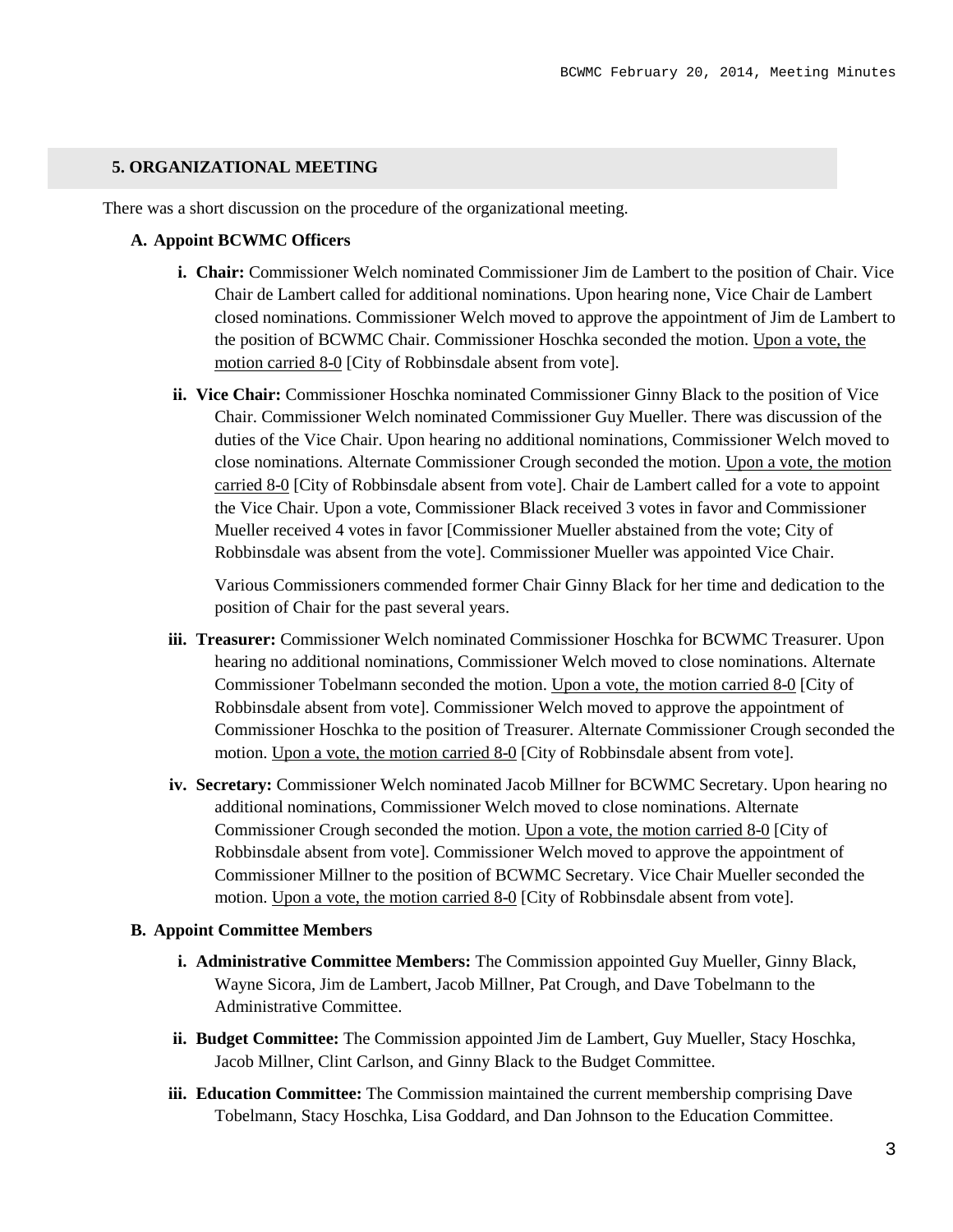**iv. Next Generation Plan Steering Committee:** The Commission maintained the current membership comprising Committee Chair Linda Loomis, Ginny Black, Michael Welch, Lisa Goddard, Justin Riss, Wayne Sicora, and ad hoc Clint Carlson, Dave Tobelmann, Derek Asche, Jeff Oliver, Joe Fox, Pat Crough, Guy Mueller, Karen Chandler and Laura Jester to the Next Generation Plan Steering Committee.

Administrator Jester noted that all committees will be meeting in the next couple of months due to pending business.

# **C. Review Year-End 2013 Financial Status and 2014 Budget**

Administrator Jester summarized the BCWMC's 2013 fiscal year-end financial status, saying that the Commission ended the year well and in the black. She described the cost-savings measures that the Commission implemented during the year and noted the fund balance.

Administrator Jester provided a short overview of the Commission's 2014 budget. There was a discussion about the XP-SWMM project budget, which was tabled until the XP-SWMM item later in the agenda [see agenda item 7A].

# **D. Order Preparation of 2013 Annual Report**

Commissioner Tobelmann moved to order the preparation of the annual report. Commissioner Millner seconded the motion. Upon a vote, the motion carried 8-0 [City of Robbinsdale absent from vote]. Commissioner Welch requested that the link to the annual report be featured prominently on the website and that there is a separate link to the Executive Summary piece.

# **E. Discuss Holding Brief XP-SWMM Tutorial at Future Commission Meeting**

There was discussion on interest in holding a brief tutorial on XP-SWMM at a future Commission Meeting. Commissioner Carlson suggested that if the Commission receives a proposal from Barr Engineering for phase 2 of the XP-SWMM work, the tutorial and proposal review could be integrated into one meeting so the general questions and more specific process questions could be addressed at that time. Commissioner Welch commented that the current XP-SWMM model is an important product of the Commission. The January 14, 2014 XP-SWMM tutorial presentation will be posted on the Commission website. The Commission tabled the discussion until the XP-SWMM item later in the agenda [see agenda] item 7A].

# **6. NEW BUSINESS**

# **A. Review Draft Feasibility Report for 2015 Bassett Creek Main Stem Restoration Project (2015CR)**

Administrator Jester explained that reviewing the draft feasibility study is the next step in the CIP process for this project. She said that the draft report was prepared by WSB and Associates for the City of Golden Valley for the stream restoration project on the Main Stem of Bassett Creek between 10<sup>th</sup> Avenue and Duluth Street. Administrator Jester pointed out that in the next agenda item the Commission is being asked to direct the Commission Engineer to review and comment on the draft feasibility study on behalf of the BCWMC and to work with the City of Golden Valley and WSB to address any issues or concerns.

Joe Fox described the project in detail, explaining that the project will address erosion, the hazardous conditions that the erosion is causing, total phosphorous, and total suspended solids. He summarized the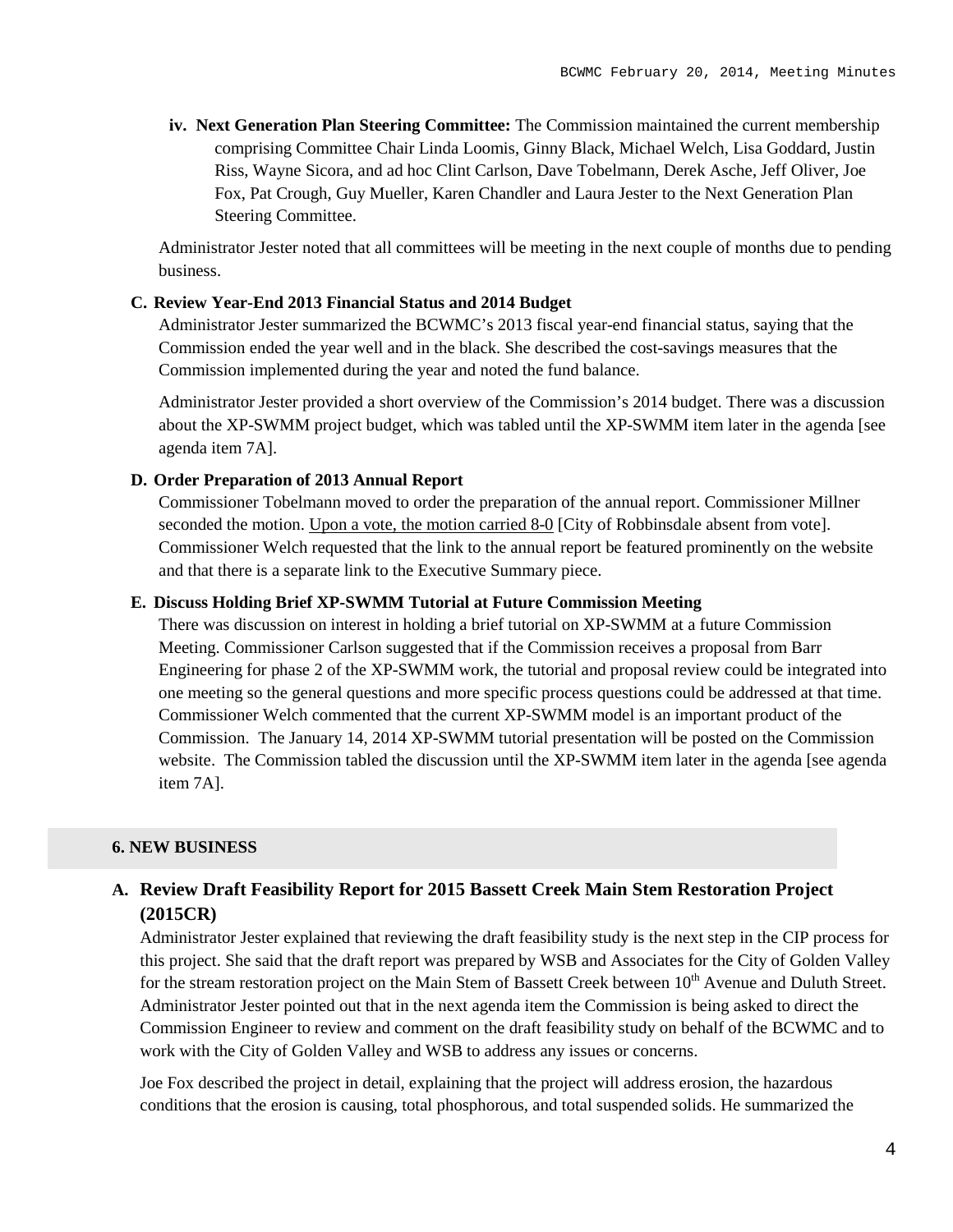proposed solutions including reshaping and stabilizing the slopes using bioengineering methods like vegetated reinforced slope stabilization (VRSS) and hard armoring like rock vanes and fieldstone boulders. Mr. Fox noted that the draft report states that if only bioengineering methods are used in the project then approximately 800 trees would need to be removed and if hard armoring is using along the entire reach then approximately 400 trees would need to be removed.

He said that the cost estimate of the project is \$1,300,000 to \$1,600,000. There was a question about the timing of the construction. Mr. Fox said that he would clarify the construction date.

Mr. Fox said that the first priorities in this project are stabilizing areas on public property and stabilizing storm sewer outlets, and that a big issue in this project will be getting access to private property since much of the erosion is on private property. Mr. Oliver said that the City has not yet had a public meeting on the project, but the City will hold a large group meeting and then will discuss the project with individual property owners and will get feedback from them regarding what techniques they would like to see used on their property.

Commissioner Tobelmann said that the Commission needs to think about positioning and public relations for the project. Mr. Oliver said that the City has been working on this aspect of the project and is being very proactive to be the first and best source of information. Administrator Jester stated that the pollutant removal numbers on pages 6 and 18 of the report are different. Mr. Fox said that he would clarify the correct numbers with WSB and would let her know.

Commissioner Welch commented that this feasibility study didn't clearly identify the erosive force thresholds that the different armoring techniques can withstand or identify the level of erosion forces that the proposed restoration sites are facing, which makes it difficult for him to understand from the report which stabilization techniques would be successful in the proposed restoration sites. He said he thinks this lack of information could cause conflict if the property owners are given various options to choose from but aren't clearly informed from the start about what stabilization techniques would be successful on the restoration sites on their property. There was discussion on this topic, public participation, value of the project in terms of cost per pound of phosphorous removed, and easements.

Engineer Chandler stated that the Commission will need to discuss how it will levy for this project, and since the Commission's procedure has been to levy \$1,000,000 each year, it may want to consider breaking up the cost into more than one year's levy request.

Commissioner Welch recommended that the proposed restoration sites be prioritized and as the project moves forward, the BCWMC's Administrator could do some outreach with the property owners of the high priority sites.

Administrator Jester highlighted the Commission's CIP process and the timeline for this project and said that the final feasibility report will come back to the Commission in June.

# **B. Approval of Commission Engineer to Formally Review and Comment on Feasibility Studies of Commission Projects**

Administrator Jester requested that the Commission Engineer be directed to review all draft feasibility studies of Commission projects and to provide comments to the Commission, pertinent city staff and the city's consultant that prepared the report. She explained that the costs of the Commission Engineer's review of the draft feasibility studies could be built into the cost of the CIP project. Commissioner Welch moved to approve taking the action described by Administrator Jester with the recommendation that the draft feasibility study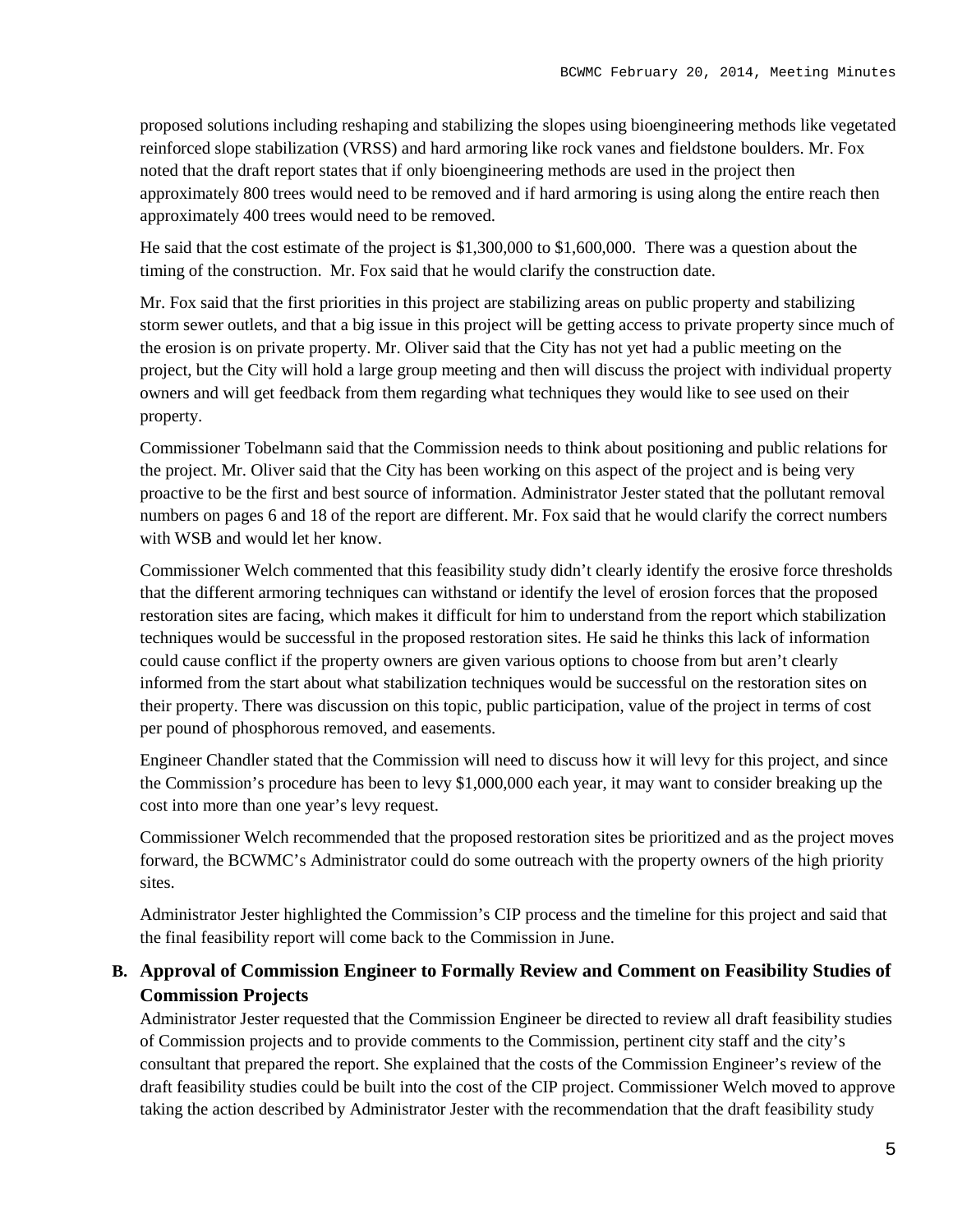first come to the Commission at which time the Commission will direct the Commission Engineer to review the feasibility report.

Mr. Oliver remarked that the Commission has a pool of engineers that it used for preparing feasibility studies of Commission projects. He said that he has no issues with the concept of the Commission Engineer's review of draft feasibility reports but noted that if those costs are included in the project costs, then there are fewer dollars available for actual construction of the project. Vice Chair Muller seconded the motion. Upon a vote, the motion carried 8-0 [City of Robbinsdale absent from vote].

#### *[Commissioner Millner departs the meeting]*

### **C. Order Submittal of Major Plan Amendment to BWSR**

Administrator Jester said that the draft documents were in the meeting packet and with Commission direction, they will be finalized and sent to the Minnesota Board of Water and Soil Resources (BWSR) and the Metro-Area Plan Reviewers for review and comment. Mr. LeFevere recommended one addition. Commissioner Welch moved to approve staff making the addition recommended by Mr. LeFevere and finalizing and distributing the Major Plan Amendment request to BWSR and the necessary parties. Commissioner Tobelmann seconded the motion. Upon a vote, the motion carried 7-0 [Cities of Minnetonka and Robbinsdale absent from vote].

### **D. Decide on Participation in 2014 Education and Outreach Events**

There was discussion about upcoming events and possible participation. Administrator Jester asked the Commission about what level they would like her to participate in preparing for and participating in the education events, and she said that she would like to participate in this type of work. The Commission agreed to participate in the City of Plymouth's Yard and Garden Expo, to have Administrator Jester send around a sign up for upcoming events, and for the Education Committee to discuss upcoming events and educational materials at its next meeting and bring information back to the Commission.

#### **E. Discuss Recognition of Volunteers**

Administrator Jester presented some options on ways that the Commission could recognize its volunteers and recommended that the Education Committee discuss the options further and bring information back to the Commission. The Commission agreed.

# **F. Consider Participating in 2014 West Metro Region Watersheds NEMO (Non-Point Education for Municipal Officials) Program**

Administrator Jester gave an overview of the program and the request received by the BCWMC to participate financially and by helping recruit officials in the watershed to attend the programs. Commissioner Welch moved to authorize Administrator Jester to expend up to 10 hours of her BCWMC time to help with the program and recruiting and to authorize the expenditure of up to \$500 toward the NEMO program contingent on Attorney LeFevere's approval of the agreement between the BCWMC and the University of Minnesota, and to authorize Administrator Jester to execute the agreement in the case that Attorney LeFevere approves the agreement. Alternate Commissioner Crough seconded the motion. Upon a vote, the motion carried 7-0 [Cities of Minnetonka and Robbinsdale absent from vote].

# **G. Consider Request for Financial Support of Annual Children's Water Festival**

Administrator Jester described the request and the program and recommended that the Commission contribute \$350 out of its 2014 education budget. Attorney LeFevere noted that a grant agreement would be put in place. Commissioner Tobelmann moved to approve participating in this year's Children's Water Festival at an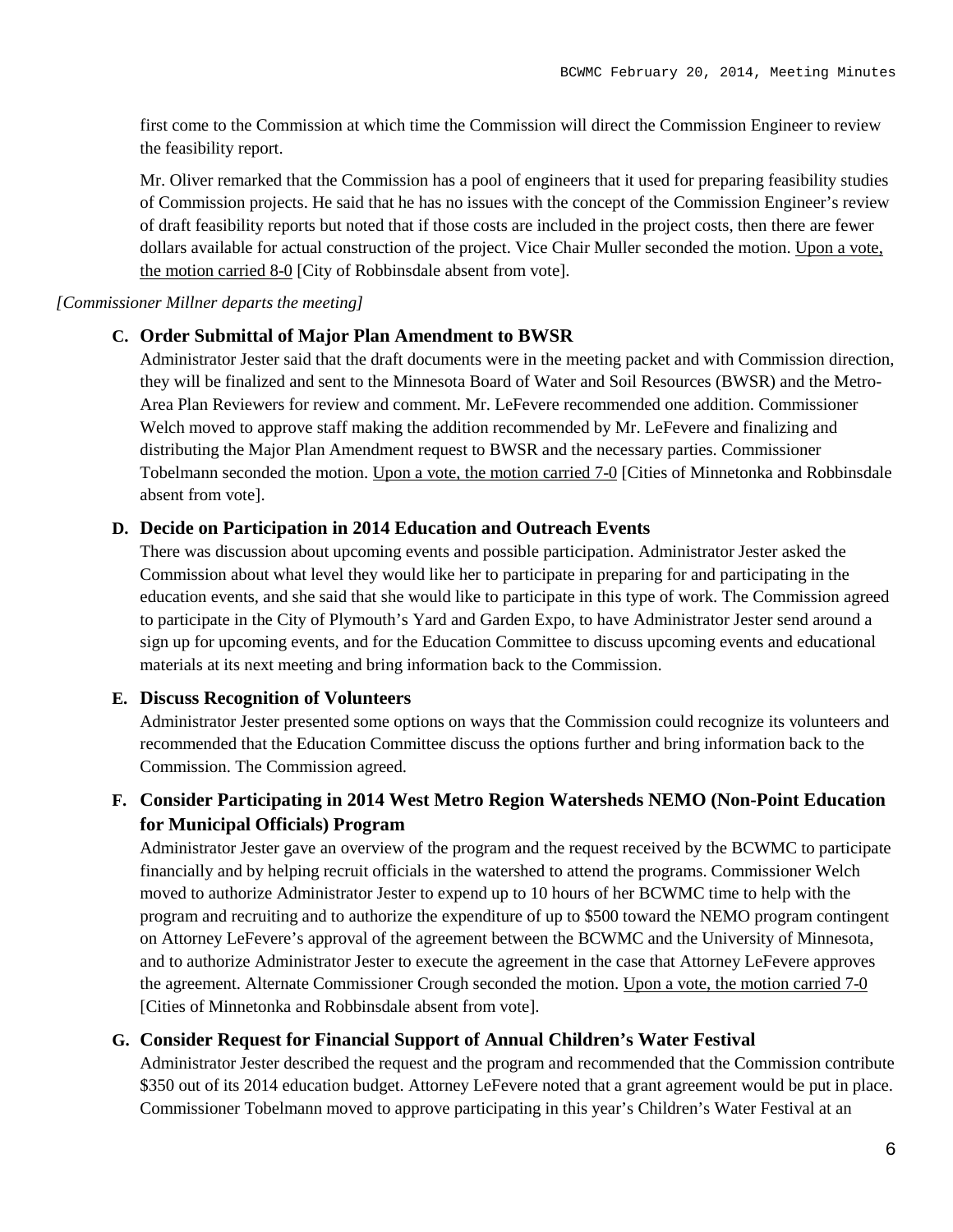amount not to exceed \$350. Vice Chair Mueller seconded the motion. Upon a vote, the motion carried 7-0 [Cities of Minnetonka and Robbinsdale absent from vote].

# **7. OLD BUSINESS**

# **A. Consider Funding Options for XP-SWMM Phase II**

Engineer Chandler summarized the memo included in the meeting packet and corrected two numbers from the memo, explaining that the 2015 total should say \$82,000 and the 3-year total should say \$246,000. She said that the Commission should discuss if it wants to move forward with the XP-SWMM Phase II. She summarized the possible options, including work in 2014, and noted that the work should be performed in a particular order starting with Plymouth Creek and continuing downstream.

Commissioner Welch asked if the TAC members feel the need to weigh in. Mr. Asche provided comments and said that he thinks the TAC would appreciate weighing in again on this topic. He also said that the possible cost to the City of Plymouth for this work is \$100,000, and the City would like the Commission to go out with a Request for Proposals (RFP) for the work. Engineer Chandler responded to questions. Commissioner Carlson said that he is strongly in favor of sending this back to the TAC to discuss and to provide input from each city. Commissioner Tobelmann asked that the TAC also address the consequences of not upgrading the model.

There was discussion on the benefits of an upgraded model. Engineer Chandler said that she could bring to the next TAC meeting information about the assumptions that were used to develop the cost estimate for developing phase 2. Commissioner Hoschka requested maps as well. Commissioner Welch asked if the model is available now for use and brought up the fact that the Commission needs to have a policy on who gets the model and under what terms. He said that he will forward some information about terms to Administrator Jester, Engineer Chandler, and Attorney LeFevere. Engineer Chandler said that she can forward the model now to the BCWMC cities that are interested in receiving it. There was further discussion of details of the model. Commissioner Hoschka, Mr. Fox and Mr. Asche requested a meeting with Commission Engineer Rita Weaver to review the XP-SWMM. Engineer Chandler indicated such a meeting could be arranged.

Chair de Lambert asked if the TAC is comfortable with the direction from the Commission on this issue, and the TAC indicated yes. The March 6, 2014 TAC meeting agenda will include this item.

### **B. Update on Next Generation Plan Development**

Administrator Jester noted that the minutes from the Plan Steering Committee's January  $27<sup>th</sup>$  meeting are in the packet, and she provided an update on the Committee's progress. She said that the Plan Steering Committee is still discussing policies and there will need to be a Commission workshop in April to discuss draft policies.

# **C. Update on Medicine Lake Water Level Issue**

# **i. Guest Column in 1/30/14 Plymouth** *Sun Sailor*

Administrator Jester reported on her guest column in the *Sun Sailor* on January 30<sup>th</sup>.

### **ii. Draft Agenda for 3/4/14 Stakeholder Meeting**

Administrator Jester distributed a revised draft agenda. She provided background on the person who will be facilitating the meeting and walked the Commission through the draft agenda. Commissioner Welch suggested that Chair de Lambert do the welcome at the meeting. Engineer Chandler asked the Commission about Commissioners' role in this meeting because she noticed that the Commission is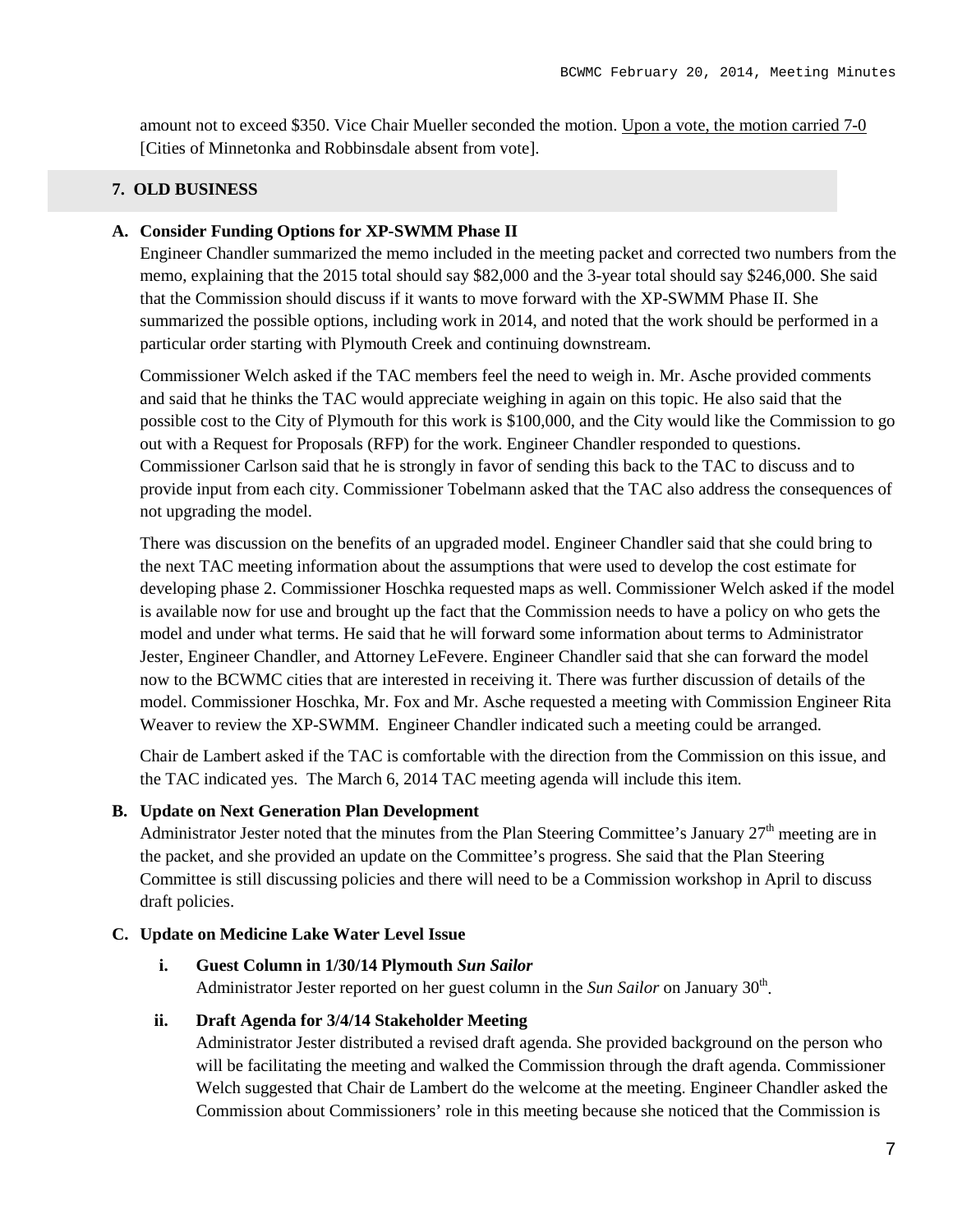not identified as a stakeholder. She asked if the Commission plans to participate in the small group breakouts or not. Administrator Jester said these are great questions that can be answered by the meeting facilitator. There was discussion about stakeholders and the meeting invitation list.

### **D. Consider Distributing Joint Powers Agreement Amendment for Official Signatures**

There was discussion about distributing the Joint Powers Agreement (JPA) Amendment. The Commission decided to take no action and revisit it at the Commission's March meeting.

### **E. Update on Watershed Map Project**

Administrator Jester gave an update on the project. She reported that Ted Hoshal will meet with her and Hedberg Maps next week, and she said that the BCWMC's Education Committee will also meet to discuss the map in the near future.

### **8. COMMUNICATIONS**

# **A. Administrator:**

- **i.** Administrator Jester said that her Administrator Report is in the meeting packet.
- **B. Chair:** No Chair or Vice Chair Communications

#### **C. Commissioners:**

- **i.** Commissioner Welch announced that this Saturday, February 22 at 10:30 a.m. there will be an open house at the Wirth Pavilion regarding the 90% plans for the Bassett Creek Main Stem Restoration Project (Irving Avenue to Golden Valley Road).
- **ii.** Commissioner Hoschka reported on the City of Golden Valley's recognition of the contributions of Dave Hanson to the BCWMC.
- **D. Committees:** No Committee Communications
- **E. Legal Counsel:** No Legal Communications

# **F. Engineer:**

- **i.** Engineer Chandler pointed out that there is information in the meeting packet about the closing out of the Wirth Lake Outlet project grant.
- **ii.** Engineer Chandler noted that handed out at today's meeting was the comment letter that was prepared and sent out regarding the impaired waters list.

# **9. INFORMATION ONLY (Available at**

# **http://www.bassettcreekwmo.org/Meetings/2014/2014- February/2014FebruaryMeetingPacket.htm**

- A. 2013 River Watch Report
- B. Golden Valley City News water articles pages 5 and 7
- C. WCA Notices, Plymouth
- D. Grant Tracking Summary and Spreadsheet